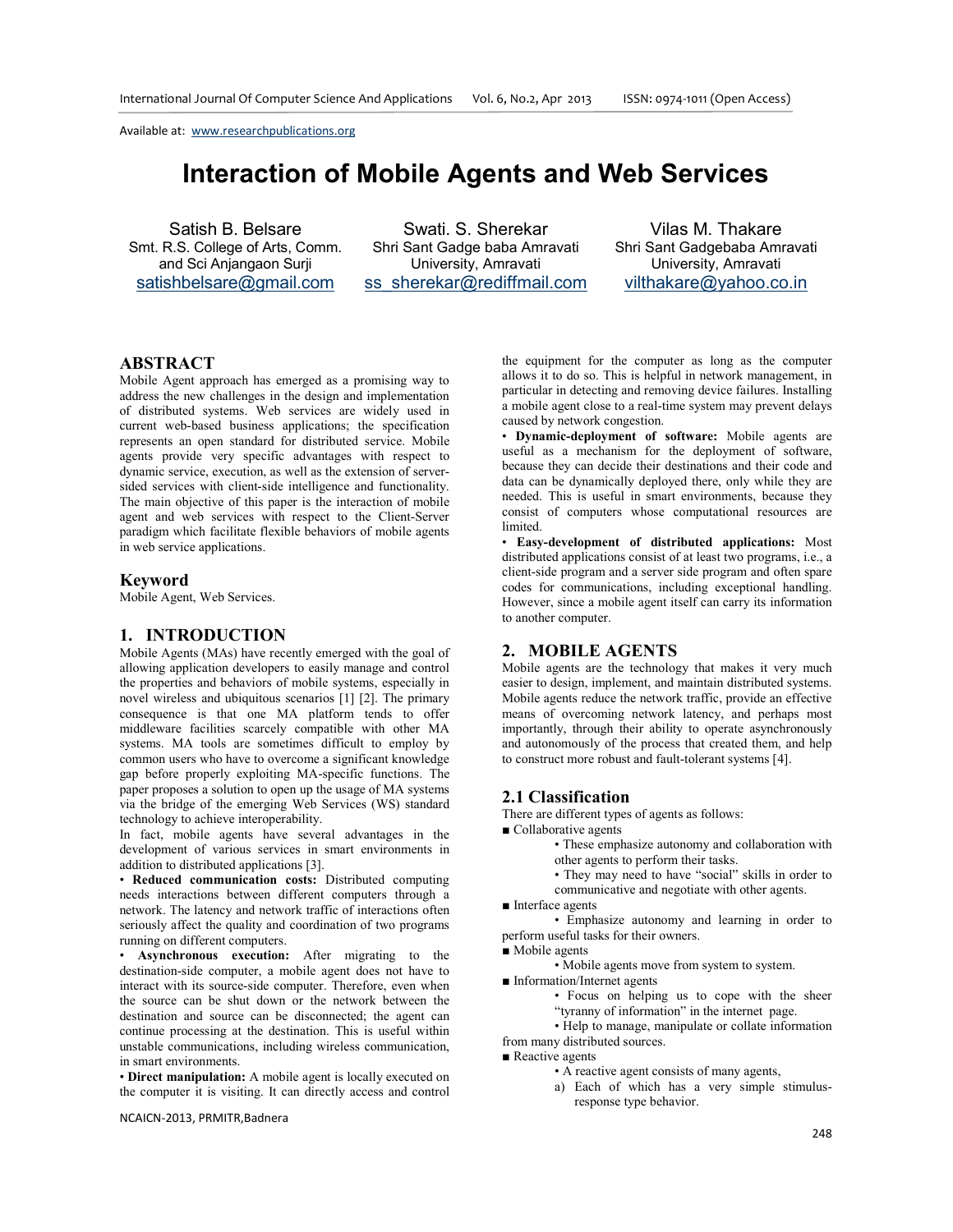- b) A single agent typically has no clue about the actual task to be performed, but the collective action of the group has an emergent behavior which causes the required task to be accomplished.
- Hybrid agents

• Hybrid agents are those which combine more than one philosophy within the same

- agent. ■ Smart agents
	- SMART Agents are a new form of software agent that interfaces with other agents forming an artificial intelligence system. The acronym "SMART" stands for "System for Managing Agents in Real Time"

#### **2.2 Mobile Agent Behavior**

Mobile agents are processes (e.g. executing programs) that can migrate from one machine of a system to another machine (usually in the same system) in order to satisfy requests made by their clients as shown in fig1.

Before the mobile agent paradigm appeared, many approaches have been proposed and developed for communication between client and server such as, Message Passing (MP), Remote Procedure Call (RPC) and Remote Evaluation (REV). In RPC, the client sends data as parameters to a procedure that resides at the server. The procedure will be executed on the server and the results will be sent back to the client. The REV is a different architecture from RPC. Instead of calling a remote procedure at the sever side, the procedure itself will be sent from the client to the server to be executed and returns the result. Briefly, in RPC the data is transmitted between the client and server in both directions. In REV, code is sent from the client to the server, and the data is returned. In contrast, a mobile agent is a program (encapsulating code, data, and state) sent by a client to a server [5] [4].





**Fig1:** Client-server paradigm

## **2.3 Mobile Agent Components**

A mobile agent contains the following 3 components:

NCAICN-2013, PRMITR,Badnera

• Code - the program (in a suitable language) that defines the agent's behavior.

• State - the agent's internal variables etc., which enable it to resume its activities after moving to another host.

• Attributes - information describing the agent, its origin and owner, its movement history, resource requirements, authentication keys etc. Part of this may be accessible to the agent itself, but the agent must not be able to modify the attributes. The following fig2 shows the mobile agent component and mobile agent paradigms.

PDA (wireless mode)



**Fig 2:** Mobile agent paradigm

#### **2.4 Mobile Agent Services**

Mobile services differ from traditional services in their ability to provide service offerings regardless of temporal and spatial constraints. They are also different from traditional interpersonal services that deliver face-to-face, or from other types of e-services, such as wireless online services, where the service delivery linked to a specific fixed local area network or specific location. Mobile services have some special characteristics in comparison to other types of services [6] [8].

The key differences related to spatial and temporal components of service usage. For example, if one wants to meet a bank teller, she has to visit the bank location at a certain appointment time. These restrictions are present to some extent even with many electronic services. Even though online banking over a DSL Internet connection. Even though online banking services are available 24 hours a day thus overcoming the problem of temporal availability, a fixed location is still needed for the DSL line, which is a spatial restriction [6] [9]. Mobile services, used with handheld mobile devices, overcome both spatial and temporal constraints an additional unique dimension of mobile services is the potential for individual personalization of service offerings. Mobile handsets are multi-purpose private computers. This provides an attractive setting for electronic service delivery. Evaluation of mobile services as perceived by end-users is therefore challenging. Some papers claim that the opportunity cost of time is what matters. Some analyses also recognize the dimension of level of effort in using the service.

## **3. WEB SERVICES**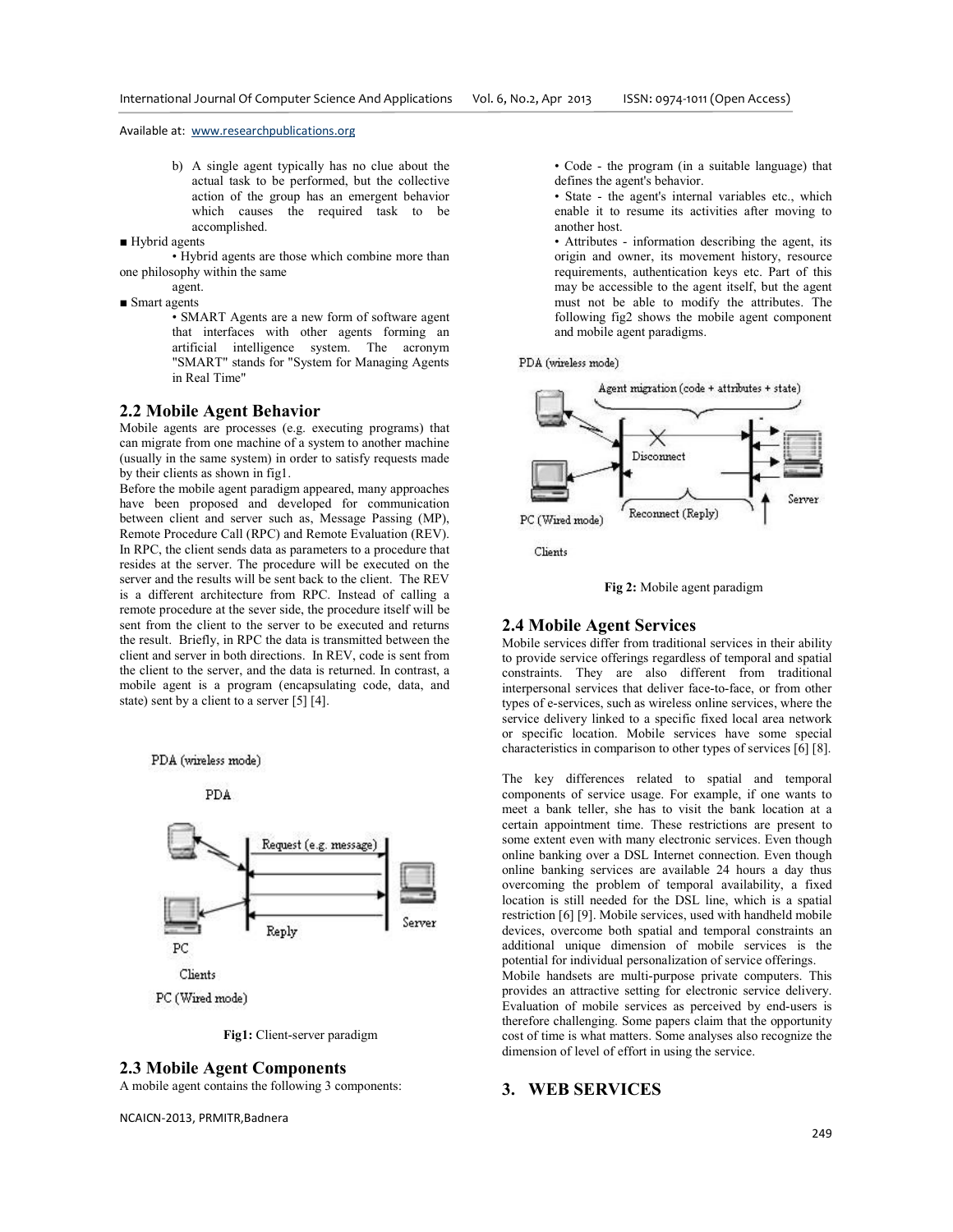A Web service is a method of communication between two electronic devices over the World Wide Web. A Web service is a software function provided at a network address over the web or the cloud, it is a service that is "always on" as in the concept of utility computing.

The term Web services describes a standardized way of integrating Web-based applications using the XML, SOAP, WSDL and UDDI open standards over an Internet protocol backbone. XML is used to tag the data, SOAP is used to transfer the data, WSDL is used for describing the services available and UDDI is used for listing what services are available. Used primarily as a means for businesses to communicate with each other and with clients, Web services allow organizations to communicate data without intimate knowledge of each other's IT systems behind the firewall. Unlike traditional client/server models, such as a Web server/Web page system, Web services do not provide the user with a GUI. Web services instead share business logic, data and processes through a programmatic interface across a network. The applications interface, not the users. Developers can then add the Web service to a GUI (such as a Web page or an executable program) to offer specific functionality to users. Web services allow different applications from different sources to communicate with each other without timeconsuming custom coding, and because all communication is in XML, Web services are not tied to any one operating system or programming language. For example, Java can talk with Perl; Windows applications can talk with UNIX applications. Web services do not require the use of browsers or HTML. Web services are sometimes called application services. The architecture of web services is shown in fig3.



Source: Meloan (n.d.)

**Fig3:** Architecture of Web Services

## **4. INTERACTION OF MOBILE AGENT AND WEB SERVICES**

In the last few years, Researchers have investigated the possibility of integrating Mobile Agent (MA) systems and Web Services (WS) components. One of the most relevant differences between MA systems and WS is the nature of the interactions between their components. While WS adhere to a typical synchronous paradigm in which a client requests service execution to a server endpoint, MAs interact with clients by following a typical asynchronous behavior: after

NCAICN-2013, PRMITR,Badnera

creation, MAs can migrate between network nodes and interact with their needed resources, with no necessity to maintain continuous connectivity with the associated client. The functions of Web Services and Mobile Agent Systems as follows [7] [1]:

## **4.1 Mobile Agents to Web Services**

#### **(MA2WS)**

WSMI proxies play the role of static WS clients/servers [10] [11]:

- receive WS requests from MAs;
- deliver requests to WS providers;
- receive service responses from WS providers;
- Forward responses to the current location of MA requestors, by possibly following different delivery models.

Different types of request delivery channels are provided to better fit MA and/or proxy needs, as shown in Fig4. The first uses HTTP and performs a typical synchronous blocking interaction: MAs send their requests via SOAP messages and wait until proxies return back receipt confirmations, again via SOAP messages. After confirmation, proxies start operating, by forwarding requests to actual WS providers. The second model, instead, uses the TCP communication protocol and provides a typical asynchronous non-blocking interaction: MAs send requests but proxies do not send any confirmation; MAs are not blocked and proxies can forward requests immediately after their reception.

## **4.2 Web Services to Mobile Agents (WS2MA)**

WS2MA exposes a set of services via a WS interface to provide external users with a standardized way to access relevant MA system functions.

• **browse descriptive MA services**. It include lists of all agents available for invocation in the specified topology, while lists of all agents visible to token-identified user and hosted by places defined in the specified service topology.

• **drill-down descriptive MA services**. They include services to monitor the current MA position and the current MA status. For synchronous MAs, there is also the service that returns the MA activity results.

• **Active MA services**. It creates an MA instance in the specified place (by starting its execution if specified), passing a user-defined initialization string. It is also possible to specify the type of visibility for bounded visibility MAs and MA semantics for synchronous agents, e.g., the mode exploited to return activity results.

• **browse descriptive topology services**. They comprise two services: one is the lists of all domains composing the MA system topology, while another is the lists of all places in a specified domain. Only globally recognizable users can invoke the first service, while users invoking the second must be recognizable either globally or at least by the specified domain.